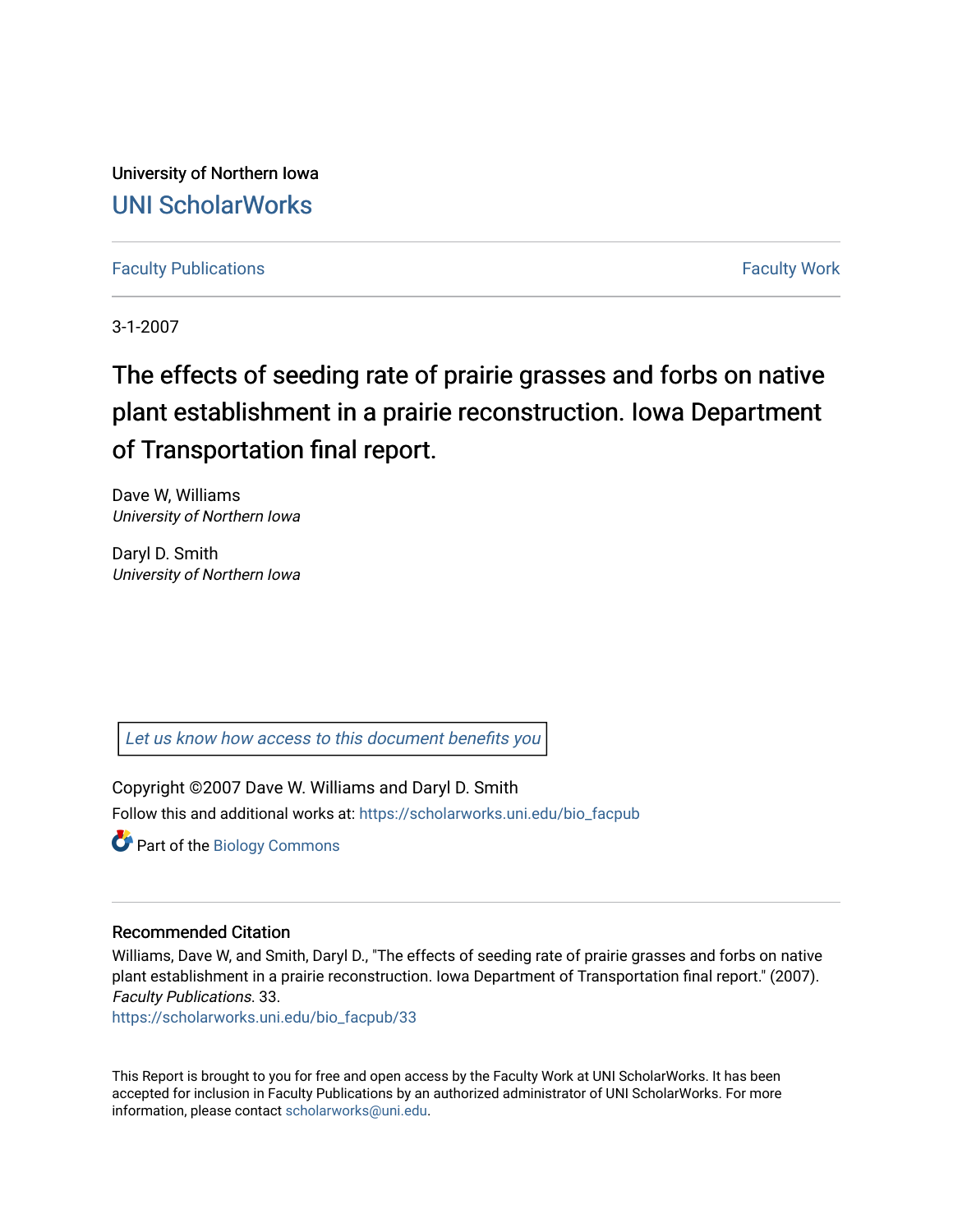# The Effects Varying Seeding Rates of Prairie Grasses and Forbs on Native Plant Establishment in a Prairie Reconstruction

Final Report

Prepared by:

Dave W. Williams Daryl D. Smith Tallgrass Prairie Center University of Northern Iowa

DOT Project Title: Revegetation Research for U.S. 20 R-O-W in E. Black Hawk County Grant Period 2004-2006 Final Report Date: March 01, 2007 Award: \$50,867.00\*

\* This grant award funded two additional research projects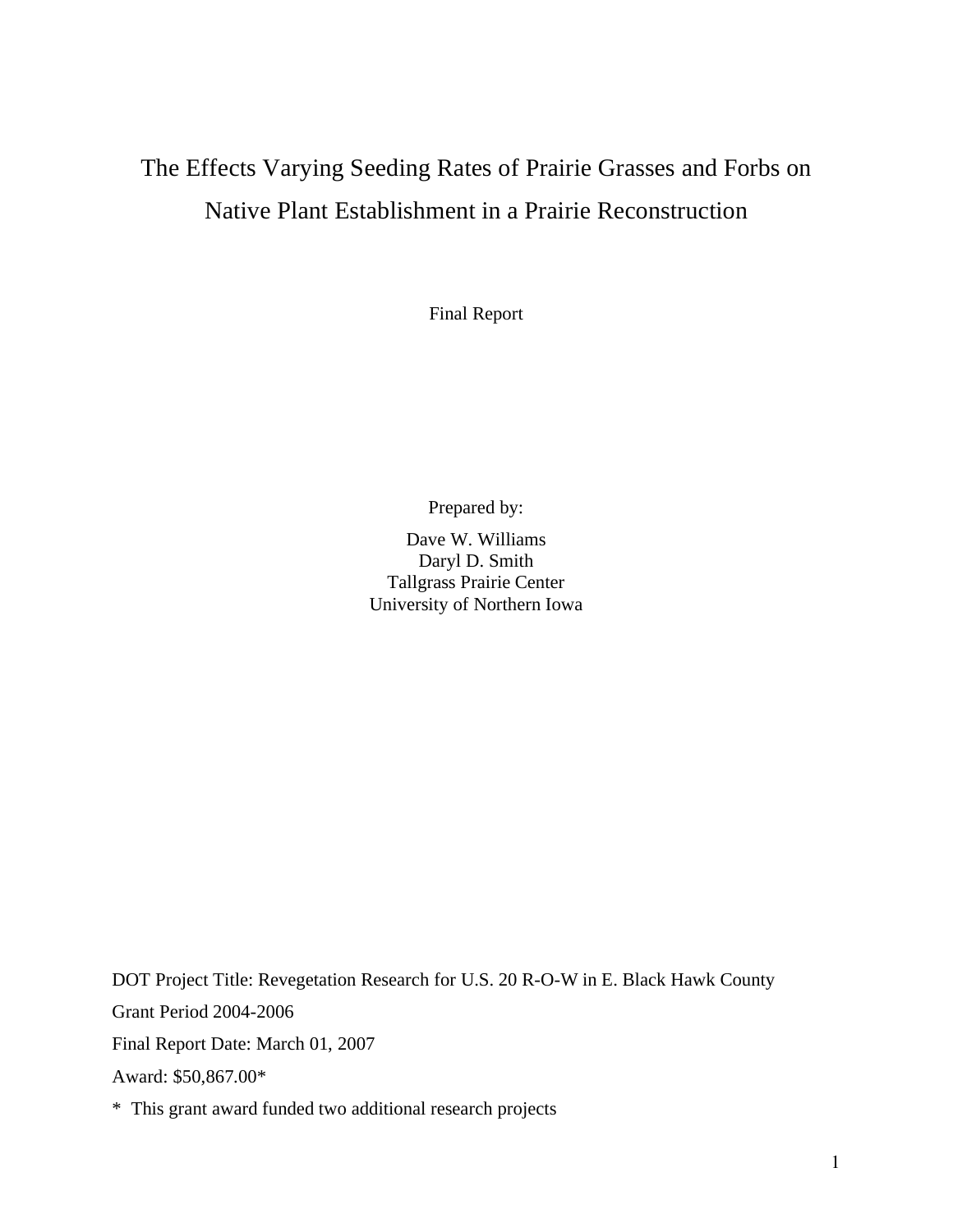# Executive Summary

The Iowa DOT is seeking ways to improve practices associated with revegetation projects to increase establishment of native grasses and forbs. Iowa DOT has developed various seed mixes for re-vegetation projects (Iowa DOT 2005). Each seed mix has the potential to result in a different plant community. Results from this research project will provide information on the seeding rates for species needed for optimal establishment of grasses and wildflowers in future Iowa DOT prairie plantings as well as determine if current seeding practices are adequate. This information can be used to revise or develop seeding rate recommendations for revegetation projects.

 In 2004, experimental plots were established in the right-of-way along Interstate 20 in Black Hawk County, Iowa. The experiment replicated a typical Iowa DOT re-vegetation prairie planting. All Iowa DOT specifications for a re-vegetation planting (site preparation, seeding, and mowing) were followed in the experiment. Prairie plant establishment, biomass, and richness and weed biomass and richness were compared in plots seeded with the same species but at different seeding rates: 1:1 (A seed mix with an equal amount of grass and forb seed), 1:5 (A forb rich seed mix with five times more forb seed than grass seed), 5:1(A grass rich seed mix with five times more grass seed than forb seed). The grass and forb seeding rates (seeds planted/ft<sup>2</sup>) of the treatments included: 1:1 (26 grass seeds, 26 forb seeds), 1:5 (10 grass seeds, 51 forb seeds), and 5:1 (51 grass seeds, 10 forb seeds). Data was collected in 2004 and 2005. A summary of the results of the experiment are as follows.

**Prairie Plant Establishment:** An increase in the seeding rate increased prairie plant establishment. However, plant establishment was not proportional to the addition of seed. Planting five times more grass seed resulted in a doubling of established grass plants. Planting five times more forb seed resulted in seven times more forb plants.

**Prairie Plant Mortality:** Increasing the seeding rate of either grasses or forbs did not significantly change plant mortality. Competition from non-native plants may have contributed to native plant mortality. In the second year, tall fescue (*Festuca arundinacea*) and bird's foot trefoil (*Lotus corniculatus*) was present in over 70% and 32% of all quadrat samples.

**Species Richness:** An increase in the seeding rate increased species richness of the natives. The increase in species richness was not proportional to the addition of seed. Planting five times more grass seed resulted in an increase in species richness by 21%. However, planting five times more forb seed resulted in an increase in species richness by 191%. Species richness of weeds was similar across all seeding treatments.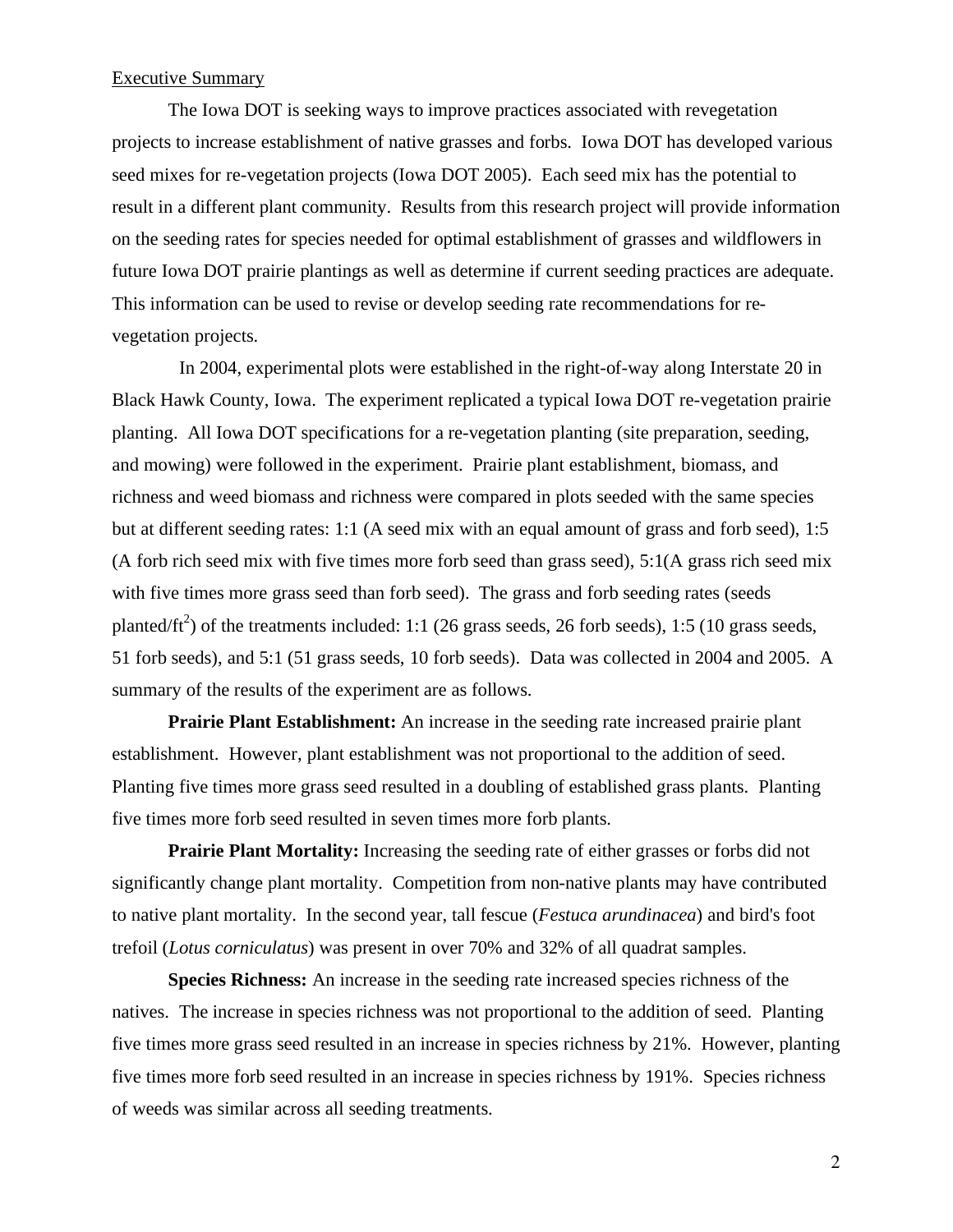**Plant Biomass:** An increase in the seeding rate increased prairie plant biomass. An increase in seeding rate of grasses appeared to have a greater effect reducing weed biomass than increasing the seeding rate of forbs.

The recommendations from this report are to plant more seeds per square foot and seed equal numbers of forbs and grasses. Seeding grasses at a rate of less than 26 seeds/ft<sup>2</sup> may not result in adequate grass establishment in a re-vegetation prairie planting. To achieve the minimum grass establishment of 1 grass plant/ft<sup>2</sup>, prairie grasses should to be seeded at a rate between 26 and 50 seeds/ft<sup>2</sup>. In addition, seeding grasses at a rate between 26 and 50 seeds/ft<sup>2</sup> should also reduce weed growth. To increase species richness of the planting, forbs should be seeded at a rate at least equal to the seeding rate of the grasses.

#### **INTRODUCTION**

The Iowa Department of Transportation (DOT) is currently planting native prairie grasses and forbs into interstate and highway rights-of-ways. Some of these plantings include "revegetation" projects. Re-vegetation plantings involve converting established non-native grass stands in the rights-of-ways to prairie plantings consisting of native grasses and forbs. The goal of this program is to create diverse native prairie plantings resistant to soil erosion and weedy invasion, improve water quality, enhance the landscape aesthetics, and reduce the long-term roadside vegetation maintenance costs. In re-vegetation projects, the non-native vegetation is killed with a herbicide and the prairie seed is planted into the killed sod with a no-till drill. The site is periodically mowed in the first two growing seasons to reduce weeds and stimulate the natives.

The seeding rate can have a significant impact on species composition of a prairie planting. Planting too many seeds of one species or a small group of species can dominate the stand. Many prairie plantings in Iowa are dominated by warm-season prairie grasses because too few forb seeds were included in the seed mix (Smith 2007). Iowa DOT has been using various seed mixes for re-vegetation and other seeding projects (Iowa DOT 2005). Each seed mix has the potential to result in a different plant community.

There are some problems associated with inadequate prairie seed mixes. First, planting too few seeds can result in low prairie plant establishment. In a re-vegetation seeding, there is the potential for non-native plants to recover and dominate the planting if prairie plant establishment is too low. Second, planting too many grass seeds can result in a stand dominated by grasses with few to no forbs. One problem of particular concern in right-of-way prairie plantings is weed invasion. Tilman (1997) found that grasslands with few forbs are more

3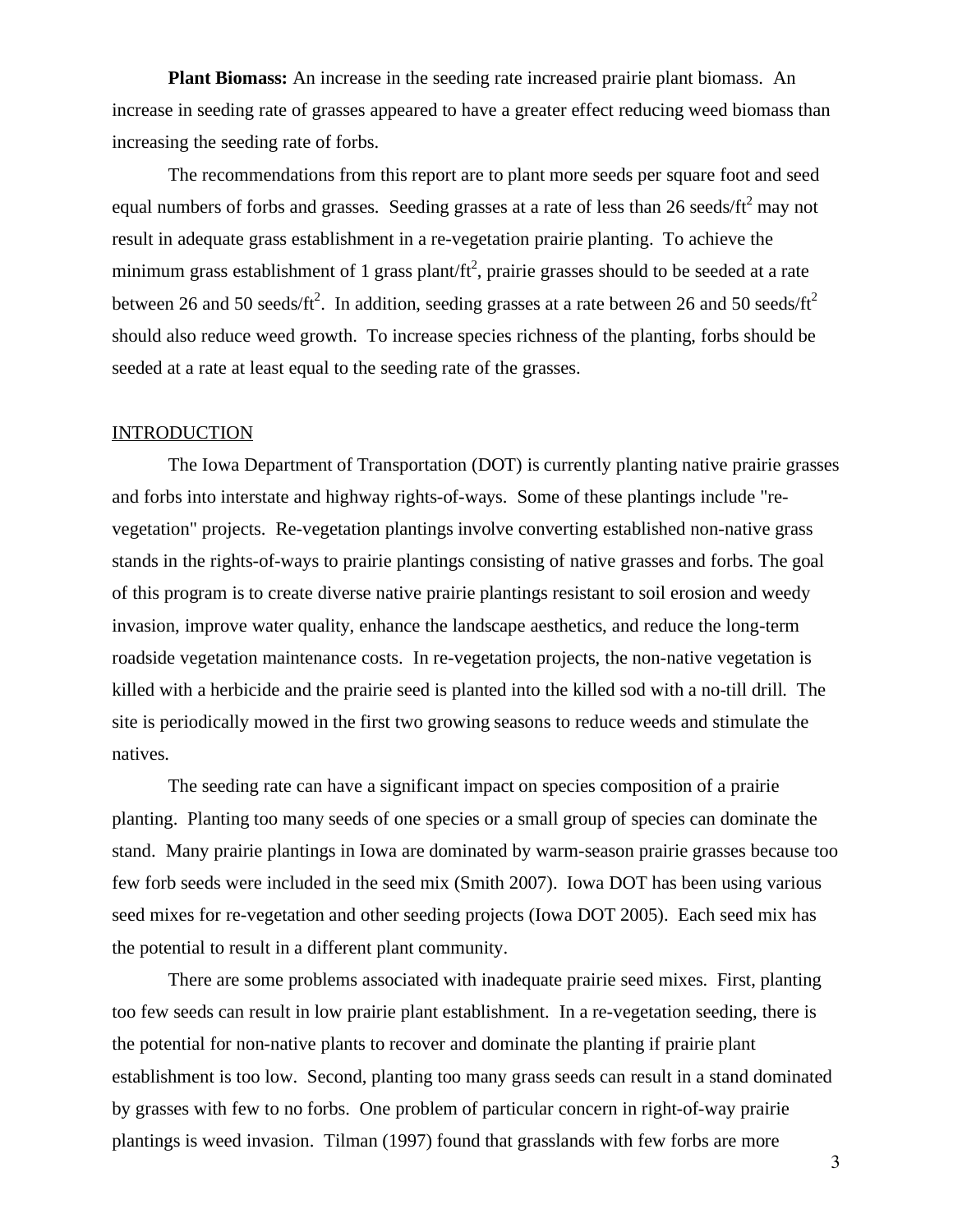susceptible to plant invasion. An example of an invasive plant species that is of concern in prairie re-vegetation plantings in right-of-ways is Canada thistle (*Cirsium arvense*). Eradicating Canada thistle can be costly as well as harmful to native species. Some herbicides that kill Canada thistle also can kill prairie grass and forb seedlings (Crop Data Management Systems 2007). There is the increased risk of health problems due to exposure of maintenance personnel to pesticides. In addition, contamination of groundwater and other impacts on the environment are a concern.

The objectives of this study were to 1) assess and compare native plant emergence, mortality, and richness among three seeding treatments and 2) assess and compare native plant and weed biomass among three seeding treatments. The seeding treatments were: 1:1 (equal amount of grass and forb seed), 1:5 (five times more forb seed than grass seed), 5:1 (five times more grass seed than forb seed). All plots were seeded in 2004 with the same species but at different seeding rates.

Results from this research project will provide information on the quantities of seed by species needed for optimal establishment of grasses and wildflowers in future Iowa DOT prairie plantings as well as determine if current seeding practices are adequate. This information can be used to revise or develop seed quantity recommendations for re-vegetation projects.

#### METHODS AND MATERIALS

#### *Site Description*

Research plots were established in 2004 in the north and south right-of-way (ROW) of highway 20 between the Grundy County line and the Hwy 63 exit in Black Hawk County, Cedar Falls Iowa. The experiment used a randomized block design for treatments. Four blocks were located in the north and two in the south ROW. Each block consisted of four 0.07 ha. plots. There were three seeding treatments in the experiment: 1:1 (280 grass seeds: 282 forb seeds/ $m^2$  or 26 grass seeds:26 forb seeds/ft<sup>2</sup>), 1:5 (108 grass seeds:558 forb seeds/m<sup>2</sup> or 10 grass seeds:51 forb seeds/ft<sup>2</sup>), 5:1 (539 grass seeds:112 forb seeds/m<sup>2</sup> or 51 grass seeds:10 forb seeds/ft<sup>2</sup>). There were six replicates for each treatment.

# *Site Preparation and Seeding*

The existing vegetation on the research sites consisted of stands of cool-season Eurasian pasture grasses that included smooth brome (*Bromus inermis*), tall fescue (*Festuca arundinacea*), Kentucky bluegrass (*Poa pratensis*), and orchardgrass (*Dactylis glomerata*). In 2004, the vegetation was mowed in mid-April (4" high) and sprayed with a non-selective herbicide (glyphosate) in early May.

4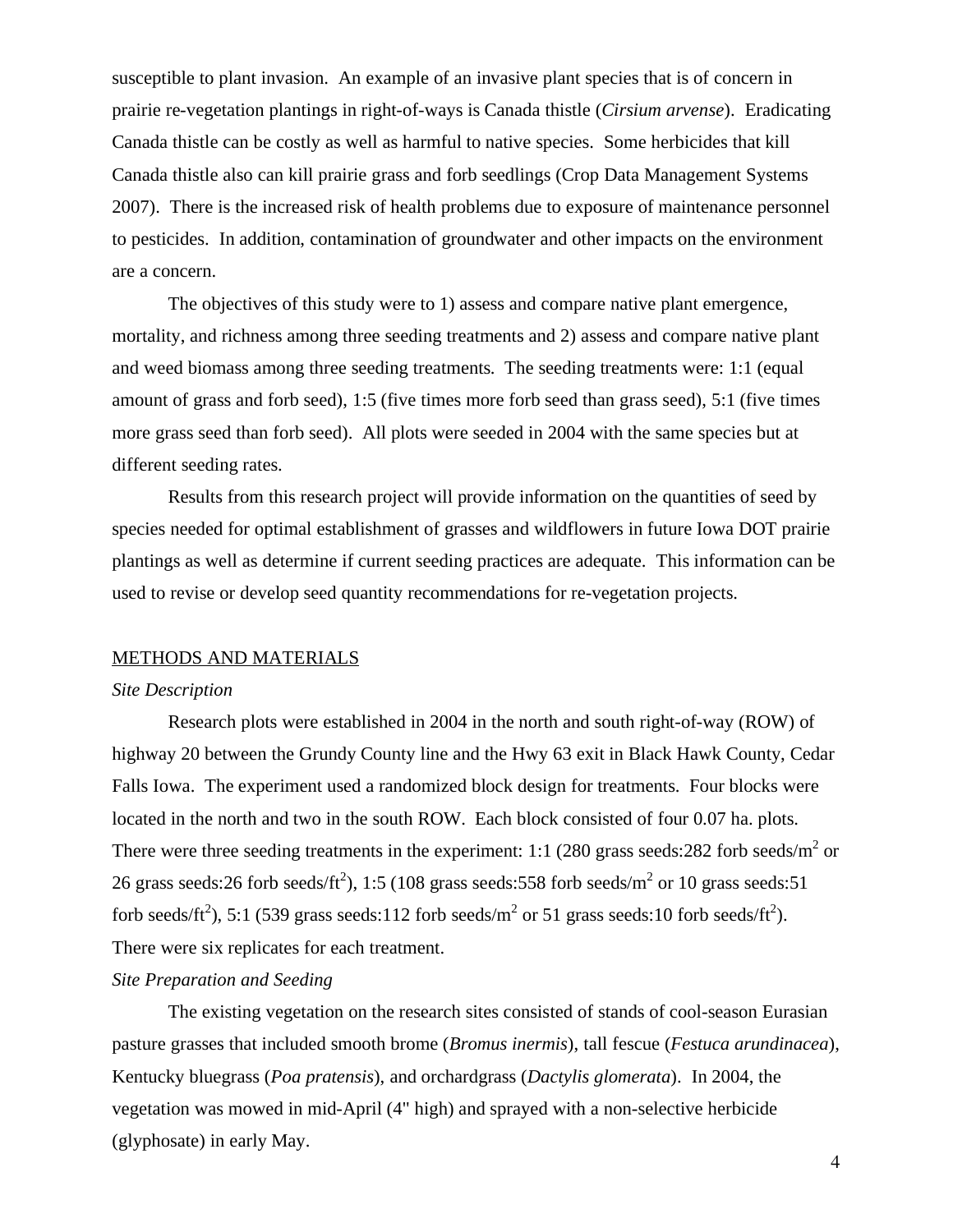The seed mixes for the experiment included 63 prairie species (Table 2). All seed was tested for viability by an independent seed-testing lab. Seeding rate for each species was calculated based upon by pure live seed (PLS) and seed weight estimates of Henderson and Kern (1999). Seed was mixed and bagged for each plot. Equal amounts of clay chips were also added to each bag and mixed thoroughly to improve the flow of seed through the no-till drill.

The plots were seeded in early June of 2004 with a no-till seed drill and mowed in early July and August in both 2004 and 2005. Every attempt was made to follow Iowa DOT seeding specifications for re-vegetation projects.

## *Vegetation Sampling*

The vegetation was sampled in mid September of 2004 and 2005. Two random 15 meter transects were established in each plot. Each transect extended from the delineator post to the fence line near the back of the ROW. This was done to sample the entire ROW profile (foreslope, bottom, and backslope). At 1 meter intervals, the vegetation was sampled using a  $0.10 \text{ m}^2$  quadrat frame. Within the quadrat frame, all native seedlings were identified and counted and all weed species were identified. In addition, five quadrats from each transect were chosen at random for biomass sampling in 2006. Native grasses, forbs, and weeds were clipped at ground level and bagged by plant group. Bags were oven dried  $(60^{\circ}c)$  for three days and weighed.

#### *Data Analysis*

The data were analyzed using a analysis of variance (ANOVA) with two factors: block and seeding rate. The model included six blocks, and three (grass:forb) seed ratio factors (1:5, 1:1, 5:1). Skewness (g1) and kurtosis (g2) were calculated for all data sets. A student's t-test (alpha = 0.05, with infinite degrees of freedom) was conducted to determine if the data had significant skew or kurtosis from zero (Wilkinson 1989). The data was square-root transformed to run the ANOVA. A Tukey's protected test for pairwise comparisons was used to compare means among the seeding rate treatments.

#### RESULTS and DISCUSSION

### *Effects on Native Plant Emergence*

 Increasing in the seeding rate of either grasses or forbs increased the number of plants that established. The 5:1 treatment plots had significantly more grass plants than all other seeding treatments (Table 1). Grass establishment increased as the seeding rate of the grasses increased (Table 6). However, the increase of the grass establishment was not proportional to the increase in seeding rate. In 5:1 treatment plots, seeding 539 grass seeds/ $m^2$  (50 grass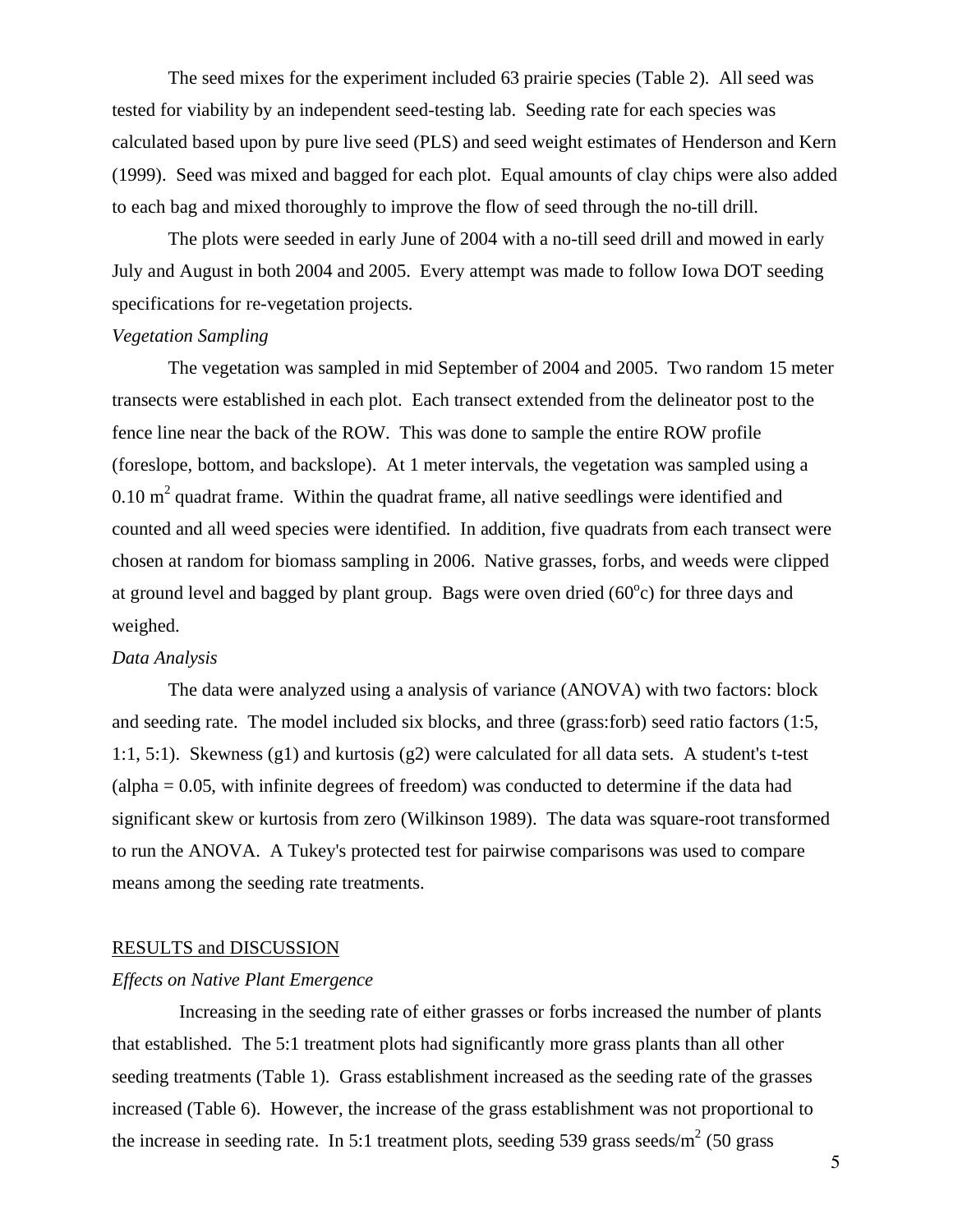seeds/ft<sup>2</sup>) resulted in 12 grass plants/m<sup>2</sup> (1.1 grass plants/ft<sup>2</sup>), whereas, 108 seeds/m<sup>2</sup> (10 grass seeds/ft<sup>2</sup>) planted in 1:5 plots resulted in 6 grass plants/ $m^2$  (0.6 grass plants/ft<sup>2</sup>) (Table 6). Planting five times more grass seed resulted in only a doubling of established plants. Establishment of the forbs also increased as seeding rate of the forbs increased (Table 1). The 1:5 treatment plots had significantly more forbs than the other seed ratio treatments (Table 1). The proportion of forb plants to the amount of forb seed planted differed from the grasses. In the 1:5 treatment plots, seeding 558 forb seeds/ $m^2$  (51 forb seeds/ft<sup>2</sup>) resulted in 8 forb plants/ $m^2$  (0.7 forb plants/ft<sup>2</sup>), whereas, 112 forb seeds/m<sup>2</sup> (10 forb seeds/ft<sup>2</sup>) planted in 5:1 plots resulted in only 1 forb plant/m<sup>2</sup> (0.1 forb plant/ft<sup>2</sup>) (Table 6). Planting five times more forb seed in the 1:5 seeding treatment resulted in 7 times more plants than the 5:1 seeding rate.

The difference in grass and forb establishment measured in this experiment may have implications when developing seed mixes for prairie re-vegetation projects. It appears that forb establishment is more sensitive to changes in seeding rates than the grasses. This may help project coordinators customize seeding rates according to the type of re-vegetation planting. For example, if the planting site is susceptible to erosion, large increases in grass seeding rates may be needed for adequate grass establishment to protect the soil. A successful prairie planting should have a minimum of 11 grass plants/ $m^2$  (1 prairie grass plant/ft<sup>2</sup>) (Morgan 1995). In this experiment, grass establishment in 1:1 and 1:5 plots were below the 1 grass plant/ $ft<sup>2</sup>$  minimum (Table 1). It appears that prairie grasses need to be seeded at a rate between 280 and 539 seeds/m<sup>2</sup> (26 and 50 seeds/ft<sup>2</sup>) to achieve the minimum grass establishment in a prairie revegetation planting.

# *Effects on Native Plant Mortality*

Plant mortality was evident across all seeding treatments (Table 1A). However, increasing the seeding rate of either grasses or forbs did not significantly change plant mortality (Table 1A). Competition from non-native plants may have contributed to prairie plant mortality. In 2005, Tall fescue (*Festuca arundinacea*) and bird's foot trefoil (*Lotus corniculatus*) had reinvaded the plots. Tall fescue and bird's foot trefoil was present in over 70% and 32% of all quadrat samples (Table 5).

# *Effects on Species Richness*

Seeding rate had an effect on species richness. An increase in seeding rate for both grasses and forbs increased species richness (Table 2). Species richness of forbs was significantly highest in 1:5 plots among seeding rate treatments (Table 2). Species richness increased much more dramatically when the seeding rate of forbs increased. Species richness of forbs increased by 191% when five times more forb seed was planted (Table 2). However,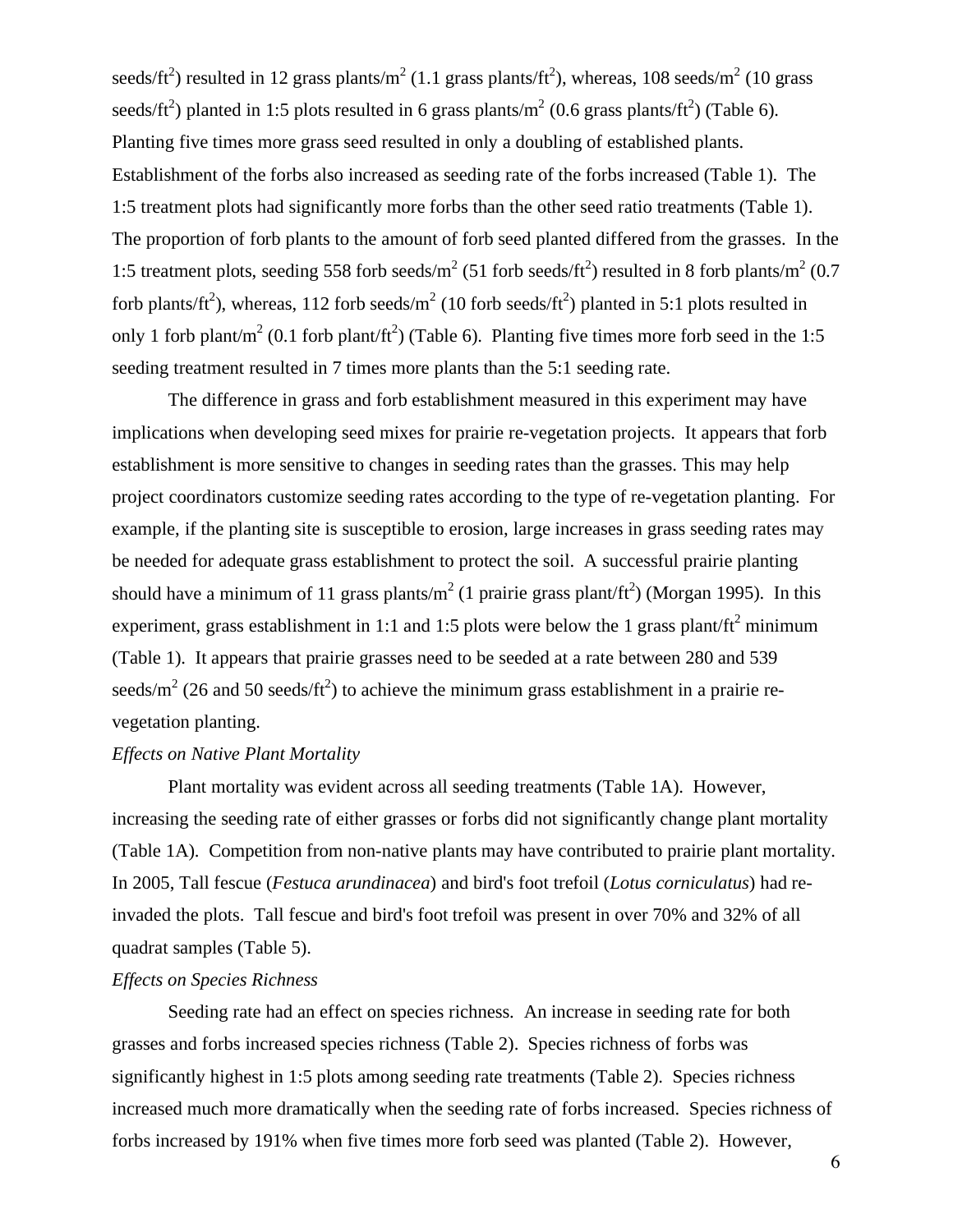species richness of forbs was similar in 1:1 and 1:5 plots even though there was 2 times more forb seed planted in 1:1 plots (Table 2). It appears that seeding forbs above 282 seeds/ $m^2$  (26 forb seeds/ $\text{ft}^2$ ) is needed to significantly increase forb richness of a re-vegetation planting (Table 2, Table 4). The increase in species richness of grasses with the addition of grass seed was much lower than with the addition of forb seed. Species richness of grasses increased by only 21% in 5:1 plots but had five times more seed planted than in 1:5 plots (Table 2). Species richness of grasses was similar in 1:1 and 1:5 plots even though there was 2.6 times more grass seed planted in 1:1 plots (Table 2). It appears that seeding grasses above 280 grass seeds/ $m^2$  (26 grass seeds/ $\text{ft}^2$ ) is needed to significantly increase grass richness of a re-vegetation planting (Table 2, Table 4).

Species richness of weeds was similar among seeding rate treatments (Table 2). The suppression of weed species by increasing grass and forb establishment was not observed in this experiment. This may be a function of poor weed control prior to planting. The abundance of perennial non-native grasses and broad-leaved plants throughout all the plots clearly demonstrated that one application of glyphosate did not adequately control these plants (Table 5).

## *Plant Biomass*

 An increase in the seeding rate increased plant biomass. Native grass biomass was greatest in 5:1 plots seeded with the highest amount of grass seeds (Table 3). Likewise, the greatest amount of forb biomass was measured in 1:5 plots seeded with the highest amount of forb seed (Table 3). Weed biomass was significantly lower in 5:1 plots among seeding rate treatments (Table 3). This suggests that native grasses may have a greater effect of reducing weed growth than the forbs. However, it appears that an increase greater than a doubling in the seeding rate of grasses is needed to reduce weed growth.

# **CONCLUSION**

 Seeding rate played a critical role in prairie plant establishment. As the seeding rate increased prairie plant establishment increased. However, some plots had poor grass establishment. In this experiment, seeding 108-270 grass seeds/ $m^2$  (10-25 grass seeds/ft<sup>2</sup>) produced about half 5.4 plants/m<sup>2</sup> (0.5 plants/ft<sup>2</sup>) of the minimum grass establishment needed for a successful prairie planting. Severe weed competition may have contributed to low grass establishment. One spring application of glyphosate did not control perennial non-native grasses and weeds by the end of the experiment.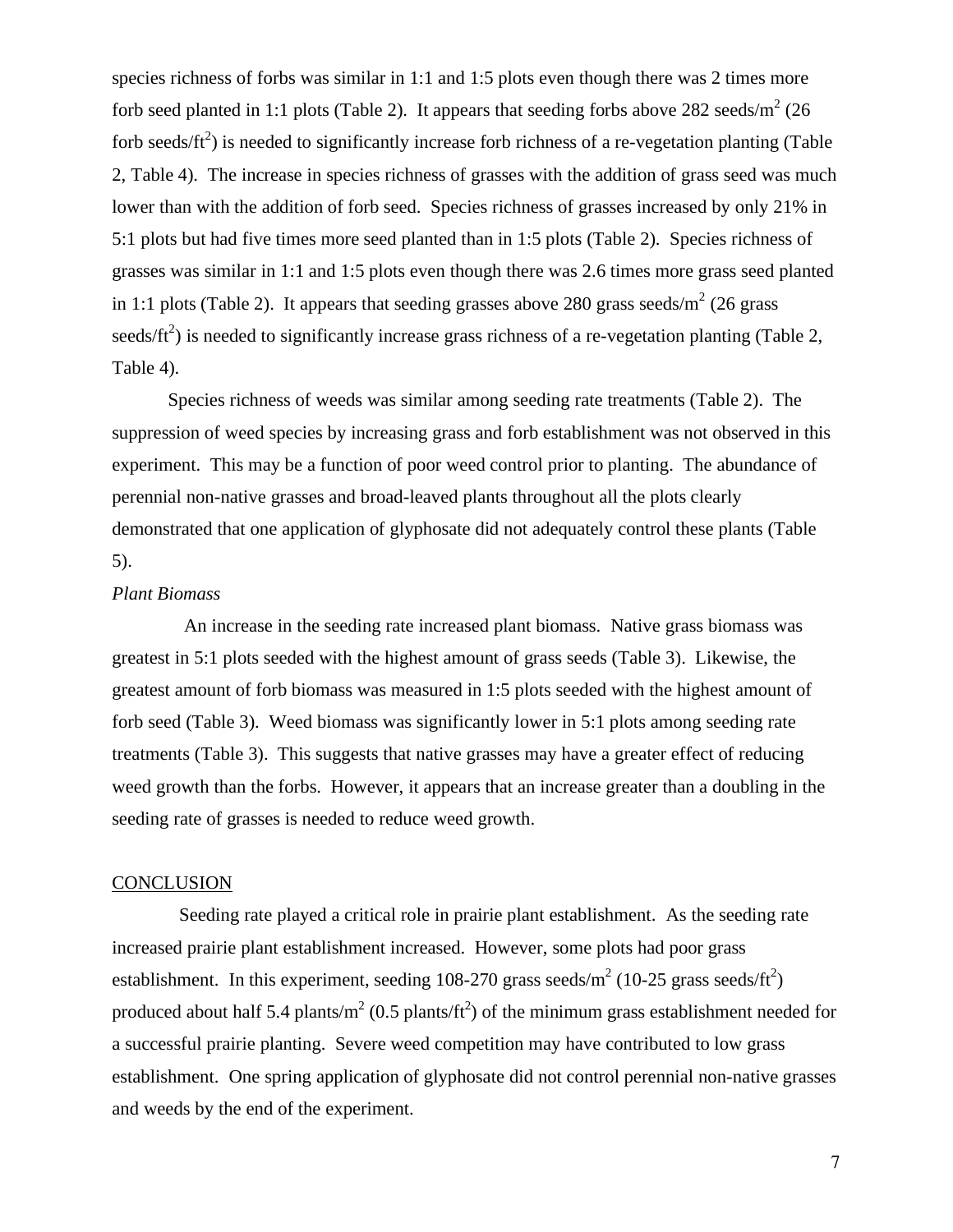Species richness was also affected by seeding rates. Increasing the seeding rate of grasses and forbs will result in increased richness of the planting. However, to significantly increase species richness in the planting, grass seed should be seeded between 280 and 539 seeds/m<sup>2</sup> (26 to 50 seeds/ft<sup>2</sup>) and forbs should be seeded between 282 and 558 seeds/m<sup>2</sup> (26 to 51)  $seeds/ft^2$ ).

Seeding rate affected weed growth. In this experiment only the highest seeding rate of grasses 539 grass seeds/ $m^2$  (50 grass seeds/ $ft^2$ ) reduced weed growth. However, it could not be determined which weed species or group of weeds were affected.

Based upon results from this experiment, seeding grasses at a rate between 280 and 539 seeds/m<sup>2</sup> (26 to 50 seeds/ft<sup>2</sup>) and seeding forbs at a rate between 282 and 558 seeds/m<sup>2</sup> (26 to 51) seeds/ $\text{ft}^2$ ) will ensure adequate establishment of the grasses and result in a species rich prairie revegetation planting. Prairie establishment may differ under different temperature and precipitation conditions.

## LITERATURE CITED

- Crop Data Management Systems. 2007. 423 Fourth Street. Marysville, CA. 95901. accessed  $1/15/07.$  <http:www.cdms.net>.
- Henderson K and Kern C.1999. Integrated roadside vegetation management technical manual. Cedar Falls (IA): Roadside Management Program, University of Northern Iowa.
- Iowa Department of Transportation 2005. Standard Road Plan. Plans for the proposed improvement on the primary road system for Black Hawk County landscaping. Office of Design. Ames, Iowa.
- Morgan J, Collicutt D, Thompson J. 1995. Restoring Canada's native prairies. The Manitoba Naturalists Society. 401-63 Albert Street. Winnipeg, Manitoba, Canada. R3B 1G4. (204) 943-9029.
- Smith D. Personal communciation. 2007. Tallgrass Prairie Center. University of Northern Iowa. Cedar Falls, Iowa. 50614.
- Tilman D. 1997. Community invasibility, recruitment limitation, and grassland biodiversity. Ecology 78: 81-92.
- Wilkinson L, 1989. SYSTAT: The System for Statistics. Evanston, Illinois. SYSTAT Inc.
- Williams D, Jackson L, Smith D. 2007. Effects of frequent mowing on survival and persistence of forbs seeded into a species-poor grassland. Restoration Ecology 15(1). 24-33.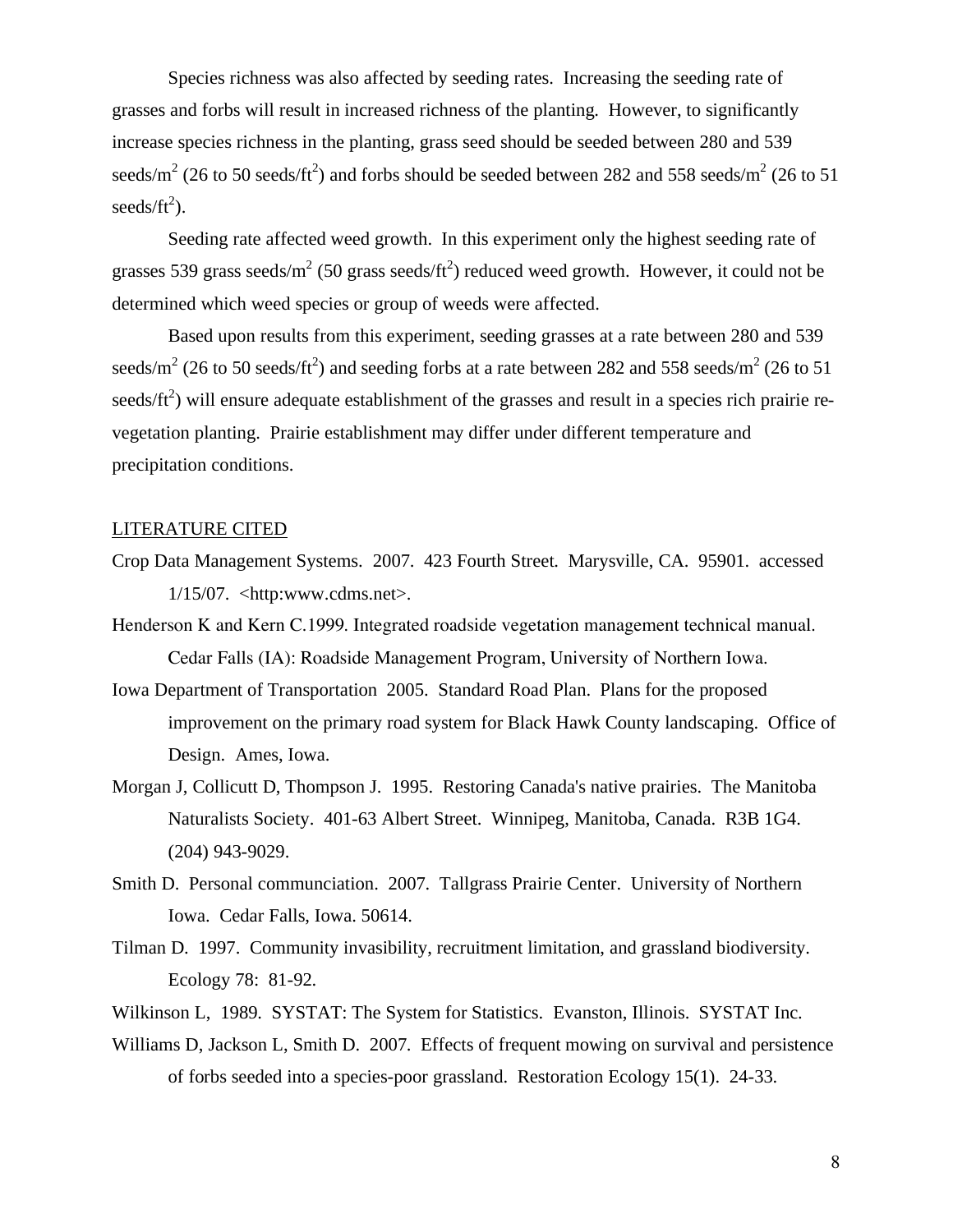Table 1. Mean number of plants per  $m<sup>2</sup>$  and standard deviations of native plants sampled in September 2004 and 2005. Means were square root transformed and the plant groups analyzed separately with a one-way ANOVA. Different letters are significantly  $(p<0.05)$  different based on a Tukey HSD test for each group. Reported means were not back-transformed.

\_\_\_\_\_\_\_\_\_\_\_\_\_\_\_\_\_\_\_\_\_\_\_\_\_\_\_\_\_\_\_\_\_\_\_\_\_\_\_\_\_\_\_\_\_\_\_\_\_\_\_\_\_\_\_\_\_\_\_\_\_\_\_\_\_\_\_\_\_\_\_\_\_\_\_\_\_\_

| -Grass:Forb Seeding Treatments------- |                  |                             |                        |                |  |  |  |  |
|---------------------------------------|------------------|-----------------------------|------------------------|----------------|--|--|--|--|
| Plant Group (Year)                    | 1:1 $(s.d.)$     | 1:5 $(s.d.)$                | $5:1$ (s.d.)           | p-value        |  |  |  |  |
| Total Natives (2004)                  | 4.17(0.910)      | 4.04(0.881)                 | 4.45(0.917)            | 0.538<br>0.359 |  |  |  |  |
| Total Natives (2005)                  | 3.47(1.097)      | 3.55(1.002)                 | 4.06(1.110)            |                |  |  |  |  |
| Native Grasses (2004)                 | 3.25 $(0.716)^a$ | 2.45 $(0.688)^b$            | 4.20 $(0.816)^{\circ}$ | 0.001          |  |  |  |  |
| Native Grasses (2005)                 | 2.74 $(1.147)^a$ | 2.30 $(0.673)^a$            | 3.87 $(1.040)^b$       | 0.001          |  |  |  |  |
| Native Forbs (2004)                   | 2.60 $(0.675)^a$ | 3.20 $(0.650)^d$            | 1.36 $(0.687)^b$       | 0.001          |  |  |  |  |
| Native Forbs (2005)                   | 1.93 $(0.881)^a$ | 2.68 $(0.833)$ <sup>b</sup> | $1.08(0.738)^c$        | 0.001          |  |  |  |  |

Table 1A. Mean mortality (%) of native plant groups. Mortality was calculated from the end of the growing season in 2004 to the end of the growing season in 2005. Plant groups were analyzed separately with a one-way ANOVA. Different letters are significantly  $(p<0.05)$ different based on a Tukey HSD test for each group. Reported means were not backtransformed.

| --Grass:Forb Seeding Treatments------- |              |              |              |         |  |  |  |  |
|----------------------------------------|--------------|--------------|--------------|---------|--|--|--|--|
| Plant Group                            | 1:1 $(s.d.)$ | 1:5 $(s.d.)$ | 5:1 $(s.d.)$ | p-value |  |  |  |  |
| <b>Native Grasses</b>                  | 28.5(30.3)   | 15.5(23.1)   | 21.4(22.1)   | 0.462   |  |  |  |  |
| <b>Native Forbs</b>                    | 38.4(34.6)   | 30.6(28.9)   | 34.6(40.3)   | 0.863   |  |  |  |  |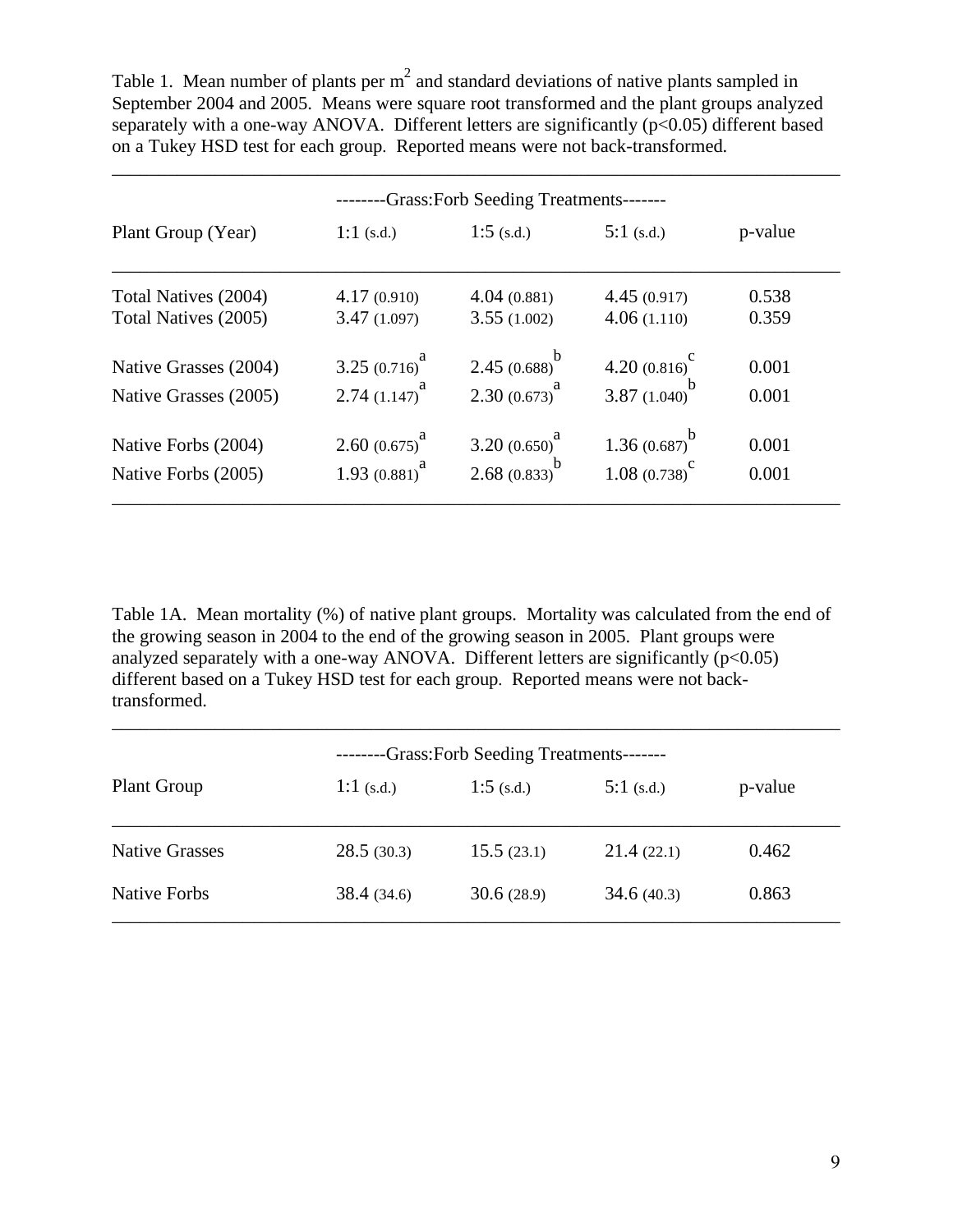Table 2. Mean number of species per  $m^2$  and standard deviations of plant groups sampled in September 2004 and 2005. . Means were square root transformed and the plant groups analyzed separately with a one-way ANOVA. Different letters are significantly  $(p<0.05)$  different based on a Tukey HSD test for each group. Reported means were not back-transformed.

| -Grass: Forb Seeding Treatments------- |                  |                  |                  |         |  |  |  |  |
|----------------------------------------|------------------|------------------|------------------|---------|--|--|--|--|
| Plant Group (Year)                     | 1:1 $(s.d.)$     | 1:5 $(s.d.)$     | $5:1$ (s.d.)     | p-value |  |  |  |  |
| Total Native Species (2004)            | 3.01 $(0.561)^a$ | 3.33 $(0.499)^a$ | 2.45 $(0.508)^b$ | 0.001   |  |  |  |  |
| Total Native Species (2005)            | 2.23(0.486)      | 2.44(0.523)      | 2.18(0.373)      | 0.347   |  |  |  |  |
| Forb Species (2004)                    | 2.32 $(0.543)^a$ | 2.81 $(0.409)^a$ | 1.28 $(0.639)^b$ | 0.001   |  |  |  |  |
| Forb Species (2005)                    | 1.93 $(0.589)^a$ | 1.89 $(0.397)^a$ | $0.99(0.670)^b$  | 0.003   |  |  |  |  |
| Grass Species (2004)                   | 1.89(0.304)      | 1.77(0.396)      | 2.04(0.254)      | 0.138   |  |  |  |  |
| Grass Species (2005)                   | 1.54 $(0.362)^a$ | 1.48 $(0.222)^a$ | 1.88 $(0.241)^b$ | 0.004   |  |  |  |  |
| Total Weed Species (2004)              | 2.63(0.258)      | 2.58(0.183)      | 2.45(0.227)      | 0.141   |  |  |  |  |
| Total Weed Species (2005)              | 2.56(0.261)      | 2.63(0.207)      | 2.58(0.331)      | 0.822   |  |  |  |  |

Table 3. Mean biomass (grams-dry weight per  $0.1\text{m}^2$ ) and standard deviations of plant groups sampled in September of 2005. Means were square root transformed and the plant groups analyzed separately with a one-way ANOVA. Different letters are significantly  $(p<0.05)$ different based on a Tukey HSD test for each group. Reported means were not backtransformed.

\_\_\_\_\_\_\_\_\_\_\_\_\_\_\_\_\_\_\_\_\_\_\_\_\_\_\_\_\_\_\_\_\_\_\_\_\_\_\_\_\_\_\_\_\_\_\_\_\_\_\_\_\_\_\_\_\_\_\_\_\_\_\_\_\_\_\_\_\_\_\_\_\_\_\_\_\_\_

| -Grass: Forb Seeding Treatments------- |                     |                  |                   |         |  |  |  |  |
|----------------------------------------|---------------------|------------------|-------------------|---------|--|--|--|--|
| <b>Plant Group</b>                     | 1:1 $(s.d.)$        | 1:5 $(s.d.)$     | 5:1 $(s.d.)$      | p-value |  |  |  |  |
| <b>Total Natives</b>                   | 3.20(2.233)         | 3.09(1.945)      | 2.76(1.487)       | 0.839   |  |  |  |  |
| <b>Native Grass</b>                    | 2.54(2.526)         | 2.14(1.884)      | 2.71(1.486)       | 0.782   |  |  |  |  |
| <b>Native Forbs</b>                    | 1.12 $(1.192)^{ab}$ | 1.76 $(1.504)^a$ | $0.24(0.494)^{b}$ | 0.010   |  |  |  |  |
| <b>Total Weeds</b>                     | 5.21 $(0.479)^{ab}$ | 5.71 $(1.225)^a$ | 4.69 $(0.753)^b$  | 0.026   |  |  |  |  |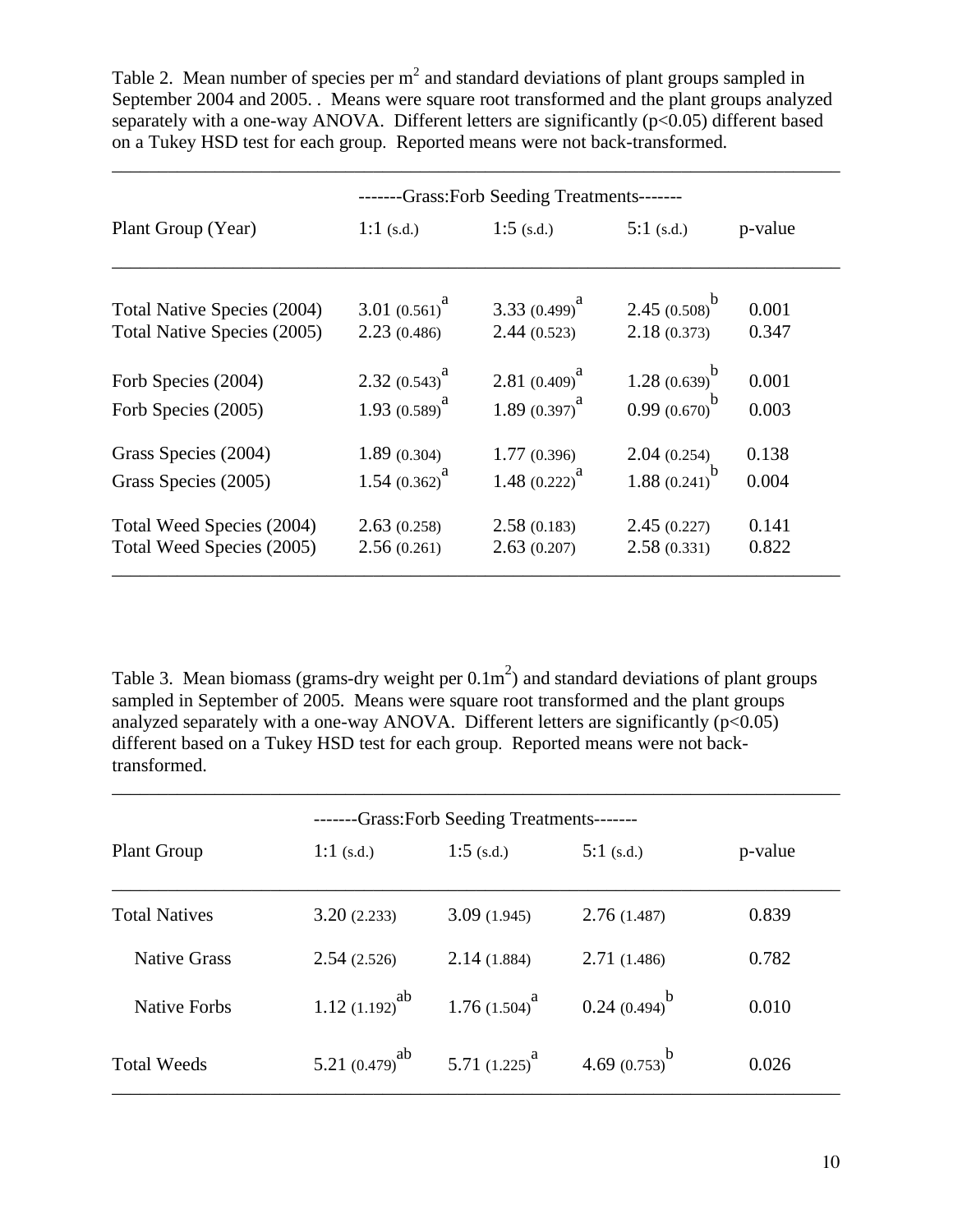Table 4. Prairie species and seeding rates per  $m<sup>2</sup>$  used in the experiment.

|                           |                           |               | Seeding Treatments (seeds planted/sq. meter) |                |                     |  |
|---------------------------|---------------------------|---------------|----------------------------------------------|----------------|---------------------|--|
| Grasses                   | <b>Common Name</b>        | live seeds/oz | 1:1                                          | 1:5            | 5:1                 |  |
| Andropogon gerardii       | <b>Big Bluestem</b>       | 10000         | 22                                           | 11             | 54                  |  |
| Bouteloua curtipendula    | Side-Oats Grama           | 8650          | 32                                           | 11             | 54                  |  |
| Calamagrostis canadensis  | <b>Blue Joint Grass</b>   | 248880        | 11                                           | 11             | 54                  |  |
| Elymus canadensis         | Canada Wildrye            | 6200          | 22                                           | 11             | 54                  |  |
| Koeleria macrantha        | June Grass                | 400000        | 8                                            | 5              | 27                  |  |
| Panicum virgatum          | Switchgrass               | 16000         | 32                                           | 11             | 54                  |  |
| Schizachyrium scoparius   | Little Bluestem           | 15300         | 22                                           | 11             | 54                  |  |
| Sorghastrum nutans        | <b>Indian Grass</b>       | 11500         | 43                                           | 11             | 54                  |  |
| Spartina pectinata        | Prairie Cordgrass         | 6040          | 11                                           | 11             | 54                  |  |
| Sporobolis asper          | <b>Tall Dropseed</b>      | 30000         | 54                                           | 5              | 27                  |  |
| Sporobolis heterolepis    | Prairie Dropseed          | 15000         | 22                                           | 8              | 40                  |  |
| Stipa spartea             | Porcupine Grass           | 2132          | 3                                            | 3              | 13                  |  |
|                           |                           | <b>TOTAL</b>  | 280                                          | 108            | 539                 |  |
| Forbs                     |                           |               |                                              |                |                     |  |
| Allium canadense          | <b>Wild Garlic</b>        | 8398          | $\mathsf{3}$                                 | 5              | 1                   |  |
| Amorpha canescens         | Leadplant                 | 17884         | 5                                            | 11             | $\overline{c}$      |  |
| Anemone cylindrica        | Thimbleweed               | 16485         | 5                                            | 11             | $\overline{c}$      |  |
| Artemisia ludoviciana     | Prairie Sage              | 250000        | 5                                            | 11             | $\overline{c}$      |  |
| Asclepias incarnata       | Swamp Milkweed            | 4800          | 5                                            | 11             | $\overline{c}$      |  |
| Asclepias tuberosa        | <b>Butterfly Milkweed</b> | 3350          | 1                                            | 3              | $\mathbf{1}$        |  |
| Aster ericoides           | Heath Aster               | 200000        | 5                                            | 11             | $\overline{c}$      |  |
| Aster laevis              | Smooth Blue Aster         | 52670         | 5                                            | 11             | $\mathbf{Z}$        |  |
| Aster novae-angliae       | New England Aster         | 67500         | 5                                            | 11             | $\overline{c}$      |  |
| Aster sericeus            | Silky Aster               | 476000        | 5                                            | 11             | $\overline{2}$      |  |
| Astragalus canadensis     | Milk Vetch                | 18662         | 5                                            | 11             | $\overline{c}$      |  |
| Baptisia leucantha        | White Wild Indigo         | 1700          | 1                                            | $\mathbf{1}$   | $\mathbf 0$         |  |
| Cassia fasiculata         | Partridge Pea             | 2700          | 5                                            | 11             | $\overline{c}$      |  |
| Coreopsis palmata         | Prairie Coreopsis         | 11000         | $\mathbf{1}$                                 | $\mathbf{1}$   | $\mathbf 0$         |  |
| Dalea candida             | White Prairie Clover      | 18230         | 5                                            | 11             | $\overline{c}$      |  |
| Dalea purpurea            | Purple Prairie Clover     | 18950         | 5                                            | 11             | $\overline{c}$      |  |
| Desmodium canadense       | <b>Showy Tick Trefoil</b> | 5500          | $\mathbf{1}$                                 | $\mathbf{1}$   | $\mathbf 0$         |  |
| Echinacea pallida         | Pale Purple Coneflower    | 5300          | 5                                            | 11             | $\overline{c}$      |  |
| Erynigium yuccifolium     | Rattlesnake Master        | 7500          | 5                                            | 11             | $\overline{c}$      |  |
| Eupatorium altissimum     | <b>Tall Boneset</b>       | 50000         | 11                                           | 22             | 4                   |  |
| Helenium autumnale        | Sneezeweed                | 130000        | 22                                           | 43             | 9                   |  |
| Helianthus grosseserratus | <b>Bigtooth Sunflower</b> | 13440         | 1                                            |                | $\mathbf 0$         |  |
| Helianthus laetiflorus    | Prairie Sunflower         | 4480          | $\mathbf{1}$                                 | 3              | $\mathbf{1}$        |  |
| Heliopsis helianthoides   | Ox-eye Sunflower          | 6300          | 5                                            | 11             | $\mathbf{2}$        |  |
| Lespedeza capitata        | Round-Headed Bush         | 9000          | 5                                            | 11             | $\overline{c}$      |  |
|                           | Clover                    |               |                                              |                |                     |  |
| Liatris aspera            | Rough Blazingstar         | 15500         | $\mathsf S$                                  | 11             | $\overline{c}$      |  |
| Liatris ligulistylis      | Meadow Blazingstar        | 11760         | 3                                            | 5              | 1                   |  |
| Liatris pycnostachya      | Prairie Blazingstar       | 11000         | 5                                            | 11             | $\overline{c}$      |  |
| Lobelia siphilitica       | Great Blue Lobelia        | 500000        | 5                                            | 11             | $\overline{c}$      |  |
| Monarda fistulosa         | Wild Bergamot             | 75000         | 11                                           | 22             | $\overline{4}$      |  |
| Parthenium integrifolium  | Wild Quinine              | 7000          | $\sqrt{5}$                                   | 5              | $\mathbf{1}$        |  |
| Penstemon digitalis       | Foxglove Beardtongue      | 130000        | 5                                            | 11             | $\overline{c}$      |  |
| Penstemon grandiflorus    | Large Fl. Beardtongue     | 14000         | 5                                            | 11             | $\overline{c}$      |  |
| Phlox pilosa              | Prairie Phlox             | 19000         | 1                                            | $\overline{c}$ | $\mathsf{O}\xspace$ |  |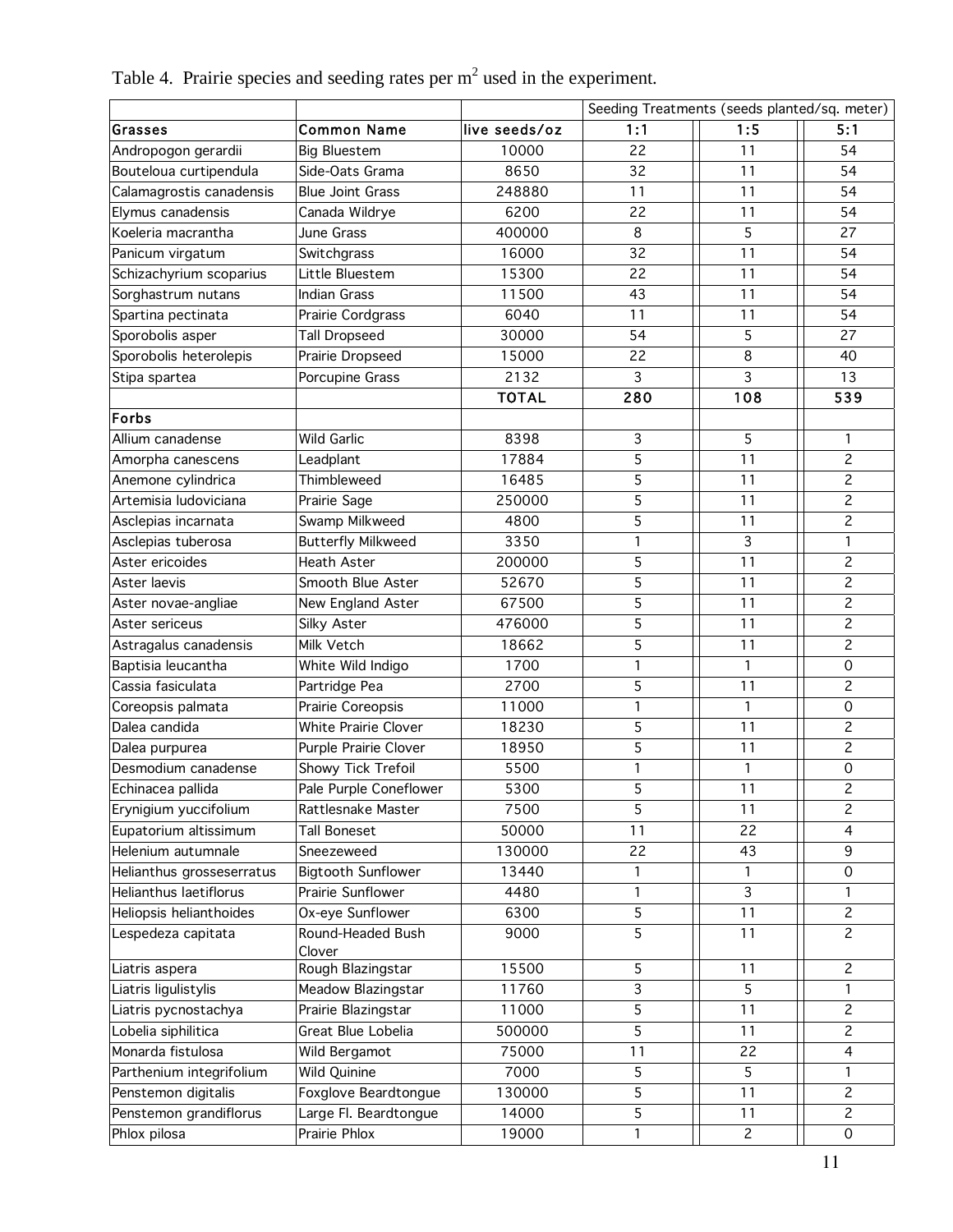| Pycnanthemum virginianum | Common Mt. Mint               | 220000       | 27       | 54       | 11                       |
|--------------------------|-------------------------------|--------------|----------|----------|--------------------------|
| Ratibida pinnata         | <b>Yellow Coneflower</b>      | 30000        | 5        | 11       | $\overline{c}$           |
| Rosa spp.                | <b>Wild Rose</b>              | 500          |          |          | $\Omega$                 |
| Rudbeckia hirta          | <b>Black-eyed Susan</b>       | 92000        | 5        | 11       | $\overline{c}$           |
| Rudbeckia subtomentosa   | Sweet Coneflower              | 43000        | 5        | 11       | $\overline{c}$           |
| Silphium integrifolium   | Rosinweed                     | 1200         |          |          | $\Omega$                 |
| Silphium laciniatum      | <b>Compass Plant</b>          | 660          | $\Omega$ | $\Omega$ | $\Omega$                 |
| Solidago graminifolia    | <b>Grass Leaved Goldenrod</b> | 200000       | 5        | 11       | $\overline{c}$           |
| Solidago nemoralis       | Old Field Goldenrod           | 300000       | 5        | 11       | $\overline{c}$           |
| Solidago rigida          | Stiff Goldenrod               | 41000        | 5        | 11       | $\overline{c}$           |
| Solidago speciosa        | Showy Goldenrod               | 103600       | 5        | 11       | $\overline{c}$           |
| Tradescantia ohiensis    | Ohio Spiderwort               | 8000         | 5        | 11       | $\overline{c}$           |
| Verbena hastata          | <b>Blue Vervain</b>           | 93000        | 16       | 32       | 6                        |
| Verbina stricta          | Hoary Vervain                 | 28000        | 5        | 11       | 2                        |
| Vernonia fasciculata     | <b>Ironweed</b>               | 24000        | 5        | 11       | $\overline{\phantom{0}}$ |
| Veronicastrum virginicum | Culver's Root                 | 800000       | 5        | 11       | 2                        |
| Zizia aurea              | Golden Alexanders             | 11000        | 5        | 11       | $\mathcal{P}$            |
|                          |                               | <b>TOTAL</b> | 282      | 558      | 112                      |

Table 5. Mean frequency (%) of weed species present in quadrat (n=180) samples in 2005.

|                         |                            |               | Grass: Forb Seeding Treatments (% freq.) |  |      |      |  |
|-------------------------|----------------------------|---------------|------------------------------------------|--|------|------|--|
| <b>Genus-Species</b>    | <b>Common Name</b>         | Origin        | 1:1                                      |  | 1:5  | 5:1  |  |
| Ambrosia artemisiifolia | Common Ragweed             | <b>Native</b> | 9.4                                      |  | 13.9 | 12.8 |  |
| Apocynum cannabinum     | Indian Hemp                | Native        | 2.8                                      |  | 0.0  | 0.0  |  |
| Asclepias syriaca       | <b>Common Milkweed</b>     | <b>Native</b> | 0.0                                      |  | 1.7  | 0.0  |  |
| <b>Bromus inermis</b>   | Smooth Brome               | Exotic        | 9.9                                      |  | 13.3 | 23.9 |  |
| Cirsium arvense         | Canada Thistle             | Exotic        | 37.8                                     |  | 29.4 | 18.9 |  |
| Cirsium vulgare         | <b>Bull Thistle</b>        | Exotic        | 5.0                                      |  | 11.1 | 1.1  |  |
| Convolvulus arvensis    | European Bindweed          | Exotic        | 0.6                                      |  | 6.1  | 1.7  |  |
| Dactylis glomerata      | <b>Orchard Grass</b>       | Exotic        | 1.7                                      |  | 6.7  | 5.6  |  |
| Elytrigia repens        | Quackgrass                 | Exotic        | 0.0                                      |  | 1.7  | 1.1  |  |
| Festuca arundinacea     | <b>Tall Fescue</b>         | Exotic        | 76.1                                     |  | 72.8 | 74.4 |  |
| Lotus corniculatus      | <b>Bird's-Foot Trefoil</b> | Exotic        | 32.8                                     |  | 36.7 | 38.9 |  |
| Melilotus spp.          | <b>Sweet Clover</b>        | Exotic        | 27.8                                     |  | 28.3 | 15.6 |  |
| Pastinaca sativa        | <b>Wild Parsnip</b>        | Exotic        | 5.6                                      |  | 6.1  | 0.5  |  |
| Phalaris arundinacea    | <b>Reed Canary Grass</b>   | Exotic        | 7.2                                      |  | 5.0  | 6.7  |  |
| Physalis virginiana     | Virginia Ground Cherry     | <b>Native</b> | 6.7                                      |  | 7.8  | 12.8 |  |
| Plantago rugelii        | <b>Common Plantain</b>     | Exotic        | 2.2                                      |  | 0.6  | 0.6  |  |
| Poa pratensis           | <b>Kentucky Bluegrass</b>  | Exotic        | 10.6                                     |  | 4.4  | 10.6 |  |
| Polygonum spp.          | Smartweed sp.              | <b>Native</b> | 0.0                                      |  | 1.1  | 0.0  |  |
| Setaria spp.            | Foxtail sp.                | Exotic        | 10.0                                     |  | 14.4 | 10.6 |  |
| Sonchus oleraceus       | <b>Common Sow Thistle</b>  | Exotic        | 0.6                                      |  | 10.0 | 7.2  |  |
| Taraxacum officinale    | <b>Common Dandylion</b>    | Exotic        | 10.0                                     |  | 2.8  | 7.2  |  |
| Trifolium pratense      | <b>Red Clover</b>          | Exotic        | 0.6                                      |  | 1.7  | 2.2  |  |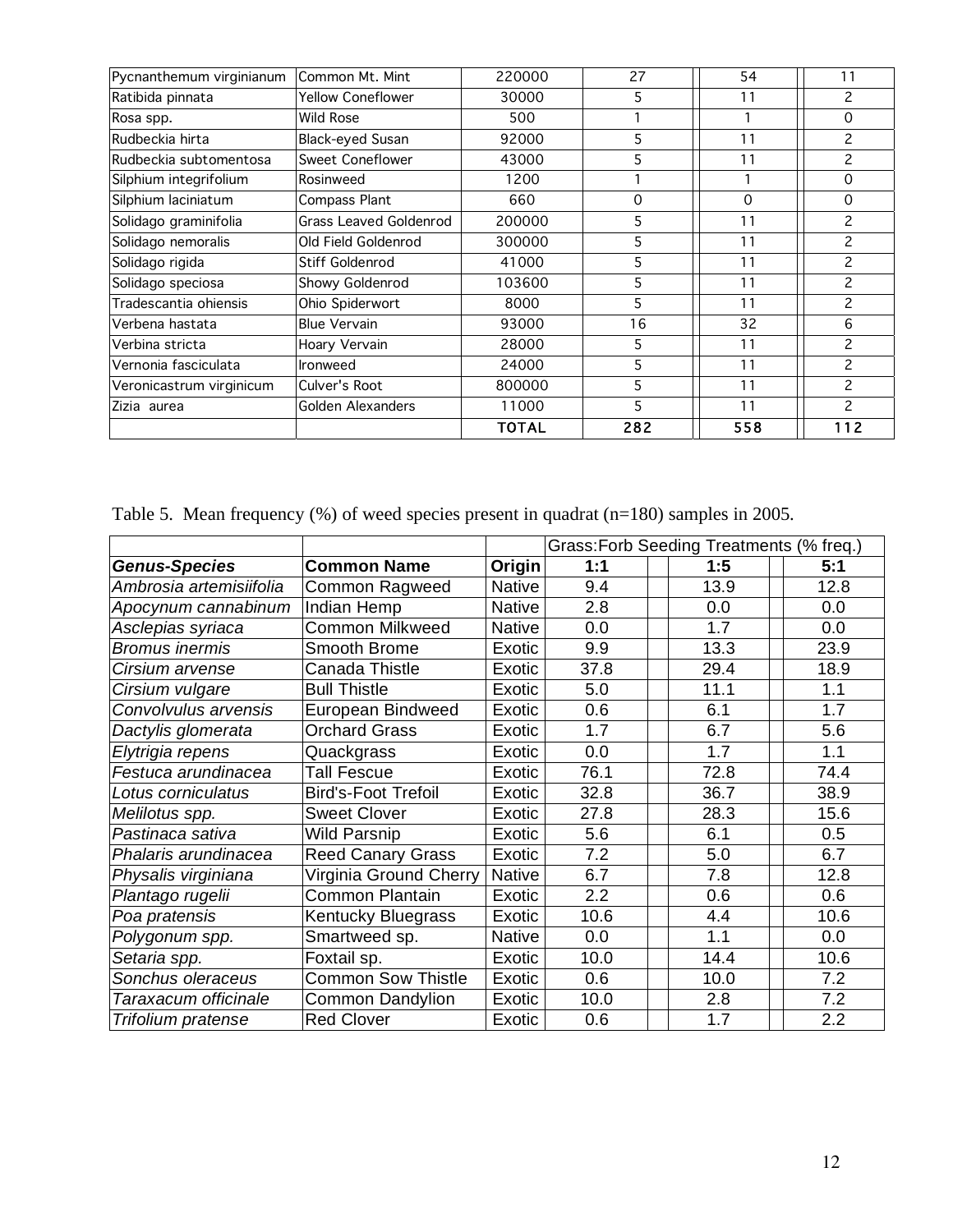|                           |                           | Grass:Forb Seeding Treatments (per square meter) |        |       |                |       |        |
|---------------------------|---------------------------|--------------------------------------------------|--------|-------|----------------|-------|--------|
|                           |                           | 1:1                                              |        |       | 1:5            | 5:1   |        |
| ∣Grasses                  | <b>Common Name</b>        | Seeds                                            | Total  | Seeds | Total          | Seeds | Total  |
|                           |                           | Sowed                                            | Plants | Sowed | Plants         | Sowed | Plants |
| Andropogon gerardii       | <b>Big Bluestem</b>       | 22                                               | 1.9    | 10.8  | 1.1            | 53.9  | 2.9    |
| Bouteloua curtipendula    | Side-Oats Grama           | 32                                               | 0.9    | 10.8  | 0.4            | 53.9  | 1.2    |
| Calamagrostis canadensis  | <b>Blue Joint Grass</b>   | 11                                               | 0.0    | 10.8  | 0.0            | 53.9  | 0.0    |
| Elymus canadensis         | Canada Wildrye            | 22                                               | 3.6    | 10.8  | 3.1            | 53.9  | 5.1    |
| Koeleria macrantha        | June Grass                | 8                                                | 0.0    | 5.4   | 0.0            | 27.0  | 0.0    |
| Panicum virgatum          | Switchgrass               | 32                                               | 0.7    | 10.8  | 0.4            | 53.9  | 0.4    |
| Schizachyrium scoparius   | Little Bluestem           | 22                                               | 0.1    | 10.8  | 0.1            | 53.9  | 1.0    |
| Sorghastrum nutans        | <b>Indian Grass</b>       | 43                                               | 0.8    | 10.8  | 0.3            | 53.9  | 0.6    |
| Spartina pectinata        | Prairie Cordgrass         | 11                                               | 0.0    | 10.8  | 0.0            | 53.9  | 0.1    |
| Sporobolis asper          | <b>Tall Dropseed</b>      | 54                                               | 0.7    | 5.4   | 0.2            | 27.0  | 0.3    |
| Sporobolis heterolepis    | Prairie Dropseed          | 22                                               | 0.1    | 8.1   | 0.0            | 40.4  | 0.0    |
| Stipa spartea             | Porcupine Grass           | 3                                                | 0.0    | 2.7   | 0.0            | 13.5  | 0.0    |
|                           | Total                     | 280                                              | 9      | 108   | $6\phantom{1}$ | 539   | 12     |
| Forbs                     |                           |                                                  |        |       |                |       |        |
| Allium canadense          | <b>Wild Garlic</b>        | 3                                                | 0.0    | 5.4   | 0.0            | 1.1   | 0.0    |
| Amorpha canescens         | Leadplant                 | 5                                                | 0.1    | 10.8  | 0.0            | 2.2   | 0.0    |
| Anemone cylindrica        | Thimbleweed               | 5                                                | 0.0    | 10.8  | 0.0            | 2.2   | 0.0    |
| Artemisia ludoviciana     | Prairie Sage              | 5                                                | 0.0    | 10.8  | 0.1            | 2.2   | 0.0    |
| Asclepias incarnata       | Swamp Milkweed            | 5                                                | 0.4    | 10.8  | 0.3            | 2.2   | 0.1    |
| Asclepias tuberosa        | <b>Butterfly Milkweed</b> | 1                                                | 0.0    | 2.7   | 0.3            | 0.5   | 0.0    |
| Aster ericoides           | Heath Aster               | 5                                                | 1.1    | 10.8  | 0.3            | 2.2   | 0.2    |
| Aster laevis              | Smooth Blue Aster         | 5                                                | 0.0    | 10.8  | 0.1            | 2.2   | 0.0    |
| Aster novae-angliae       | New England Aster         | 5                                                | 0.0    | 10.8  | 0.0            | 2.2   | 0.0    |
| Aster sericeus            | Silky Aster               | 5                                                | 0.0    | 10.8  | 0.0            | 2.2   | 0.0    |
| Astragalus canadensis     | Milk Vetch                | 5                                                | 0.0    | 10.8  | 0.2            | 2.2   | 0.0    |
| Baptisia leucantha        | White Wild Indigo         | 1                                                | 0.0    | 1.1   | 0.0            | 0.2   | 0.0    |
| Cassia fasiculata         | Partridge Pea             | 5                                                | 0.4    | 10.8  | 0.6            | 2.2   | 0.0    |
| Coreopsis palmata         | Prairie Coreopsis         | 1                                                | 0.0    | 1.1   | 0.0            | 0.2   | 0.0    |
| Dalea candida             | White Prairie Clover      | 5                                                | 0.1    | 10.8  | 0.1            | 2.2   | 0.0    |
| Dalea purpurea            | Purple Prairie Clover     | $\overline{5}$                                   | 0.1    | 10.8  | 0.2            | 2.2   | 0.1    |
| Desmodium canadense       | Showy Tick Trefoil        | 1                                                | 0.1    | 1.1   | 0.0            | 0.2   | 0.1    |
| Echinacea pallida         | Pale Purple Coneflower    | 5                                                | 0.0    | 10.8  | 0.2            | 2.2   | 0.0    |
| Erynigium yuccifolium     | Rattlesnake Master        | 5                                                | 0.0    | 10.8  | 0.0            | 2.2   | 0.0    |
| Eupatorium altissimum     | Tall Boneset              | 11                                               | 0.0    | 21.6  | 0.1            | 4.3   | 0.0    |
| Helenium autumnale        | Sneezeweed                | 22                                               | 0.0    | 43.1  | 0.0            | 8.6   | 0.0    |
| Helianthus grosseserratus | <b>Bigtooth Sunflower</b> | 1                                                | 0.2    | 1.1   | 0.5            | 0.2   | 0.0    |
| Helianthus laetiflorus    | Prairie Sunflower         | 1                                                | 0.1    | 2.7   | 0.2            | 0.5   | 0.1    |
| Heliopsis helianthoides   | Ox-eye Sunflower          | 5                                                | 0.4    | 10.8  | 1.2            | 2.2   | 0.2    |
| Lespedeza capitata        | Round-Headed Bush Clover  | 5                                                | 0.1    | 10.8  | 0.1            | 2.2   | 0.0    |
| Liatris aspera            | Rough Blazingstar         | 5                                                | 0.1    | 10.8  | 0.1            | 2.2   | 0.0    |
| Liatris ligulistylis      | Meadow Blazingstar        | 3                                                | 0.0    | 5.4   | 0.0            | 1.1   | 0.0    |
| Liatris pycnostachya      | Prairie Blazingstar       | 5                                                | 0.0    | 10.8  | 0.0            | 2.2   | 0.0    |
| Lobelia siphilitica       | Great Blue Lobelia        | 5                                                | 0.0    | 10.8  | 0.0            | 2.2   | 0.0    |
| Monarda fistulosa         | Wild Bergamot             | 11                                               | 0.3    | 21.6  | 0.4            | 4.3   | 0.1    |
| Parthenium integrifolium  | Wild Quinine              | 5                                                | 0.1    | 5.4   | 0.0            | 1.1   | 0.0    |
| Penstemon digitalis       | Foxglove Beardtongue      | 5                                                | 0.0    | 10.8  | 0.0            | 2.2   | 0.0    |
| Penstemon grandiflorus    | Large Fl. Beardtongue     | 5                                                | 0.0    | 10.8  | 0.0            | 2.2   | 0.0    |

Table 6. Total plants per  $m^2$  detected in quadrat samples in 2005.